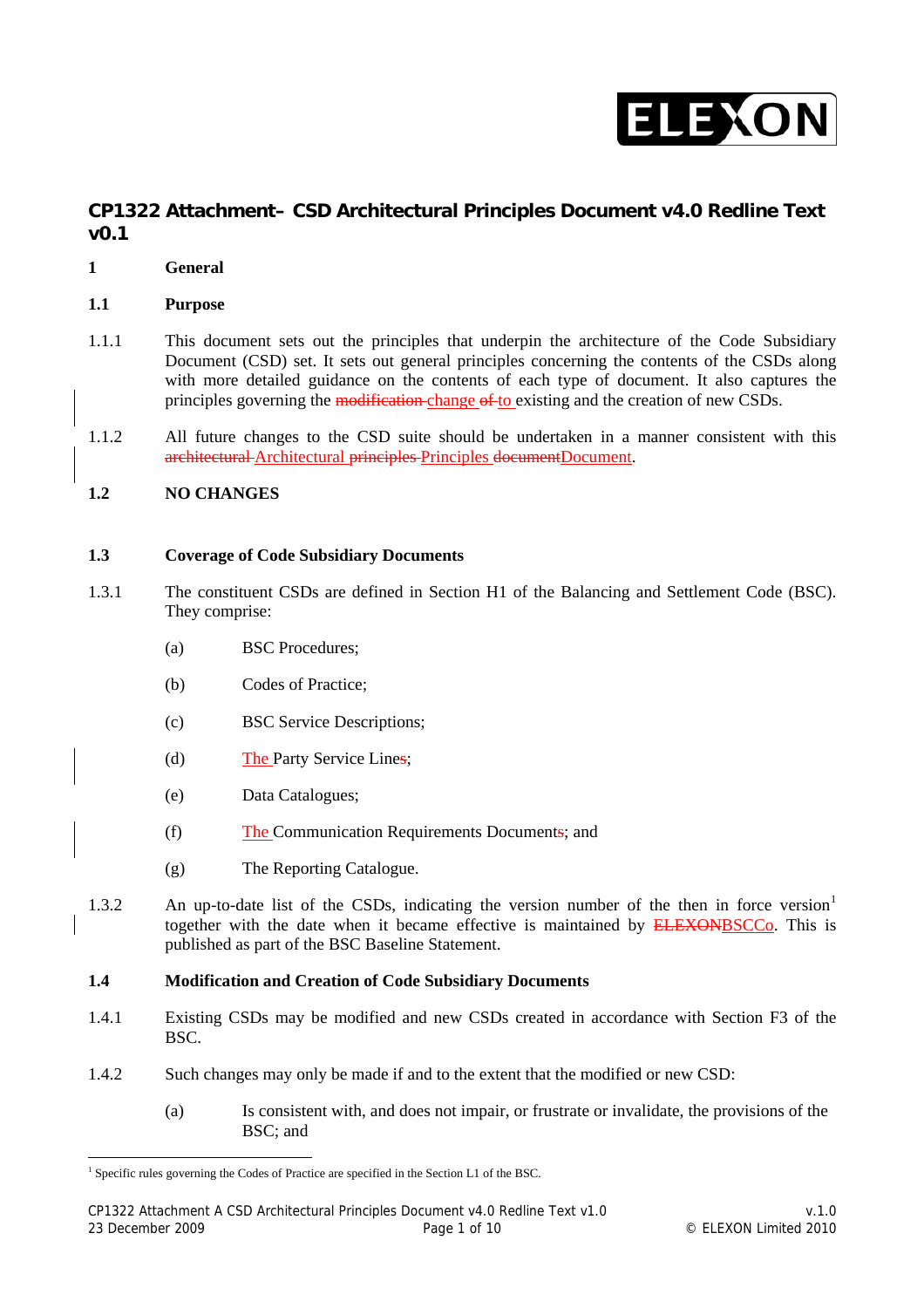(b) does not impose new obligations or restrictions of a material nature on Parties or Party Agents (or classes thereof) which are not authorised or envisaged by, or subsidiary to, the rights and obligations of Parties under, the BSC.

Where a Panel Committee considers that an obligation should be included within a CSD that is not reflective of an obligation within the BSC then the express approval of the BSC Panel shall be sought (which may necessitate raising a supporting Modification Proposal to the BSC).

- 1.4.3 When considering a proposed change to the CSD suite, the Panel or relevant Panel Committee shall additionally ensure that the BSC and CSDs together continue to facilitate the achievement of the Applicable BSC Objective(s), namely:
	- (a) The efficient discharge by the licensee [i.e. the Transmission Company] of the obligations imposed upon it by this licence [i.e. the Transmission Licence];
	- (b) The efficient, economic and co-ordinated operation of the national transmission system;
	- (c) Promoting effective competition in the generation and supply of electricity, and (so far as consistent therewith) promoting such competition in the sale and purchase of electricity;
	- (d) Promoting efficiency in the implementation and administration of the balancing and settlement arrangements.
- 1.4.4 In particular where additional prescription is added to a CSD then the net effect of the revised the revised suite of CSDs and BSC must be to better facilitate the Applicable BSC Objectives. Where this test is not achieved then the change should not be progressed.
- 1.4.5 Section F3 of the BSC requires that, prior to agreeing a change the following activities shall be undertaken:
	- (a) consultation shall take place with Parties and interested third parties in a manner appropriate to the complexity, importance and urgency of the proposed change;
	- (b) regard shall be given to any representations made during such consultation;
	- (c) the proposed draft changes shall be copied to each Party and otherwise published in such a manner as seen fit; and
	- (d) Parties and interested third parties shall be given a reasonable opportunity to comment on proposed changes, having regard to the urgency of the matter.
- 1.4.6 Detailed procedures relating to the processing of changes to the existing CSDs and the creation of new CSDs are set out in BSCP40.
- 1.4.7 The Panel has delegated its powers, functions and responsibilities to approve changes to the existing individual Code Subsidiary Documents to identified Panel Committees. The Baseline Statement records which Panel Committee discharges this for each CSD.

# **1.5 List of Acronyms**

1.5.1 Other acronyms and defined terms take the meanings defined in the Balancing and Settlement Code (the Code), Section X.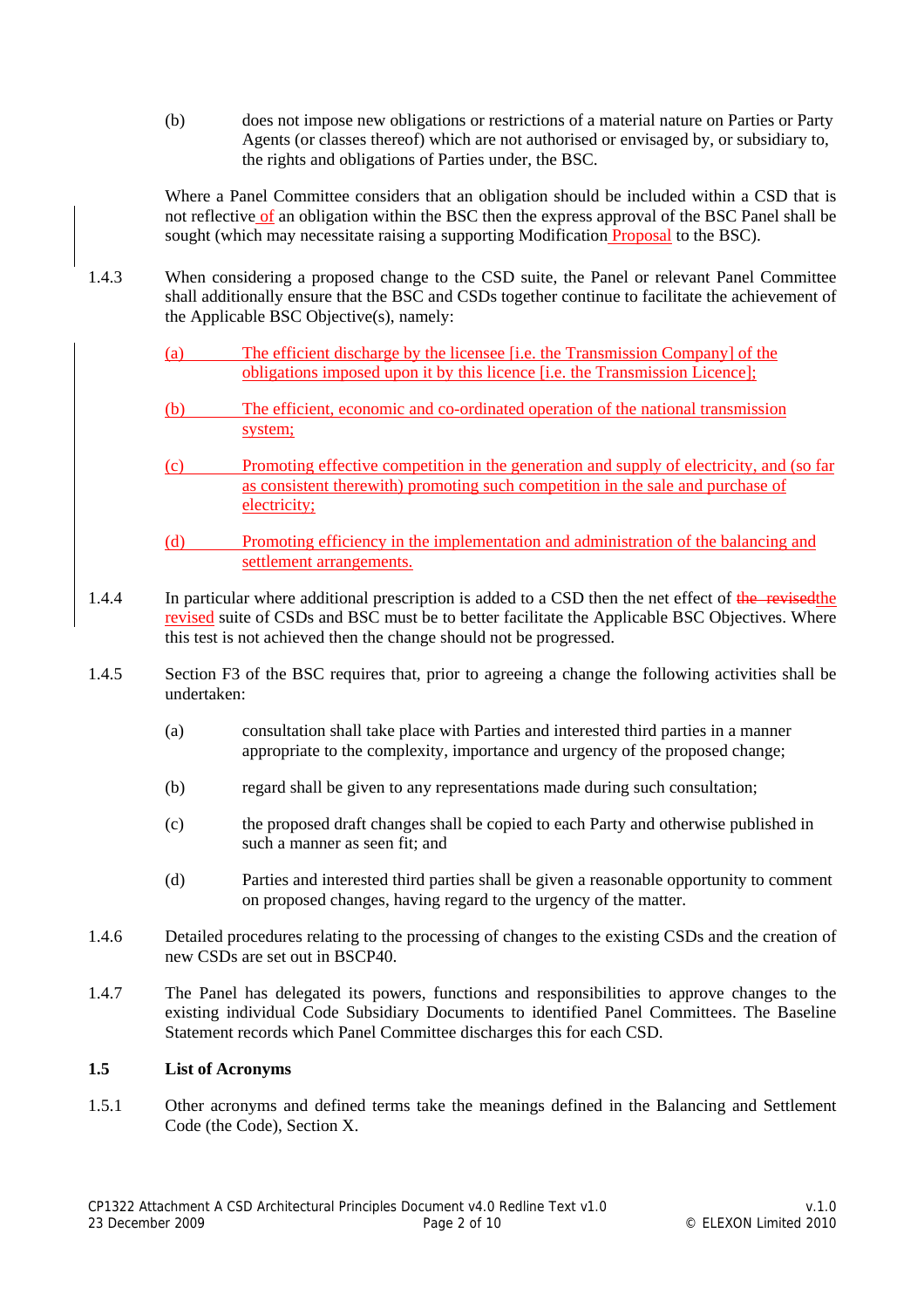| <b>Acronym / Term</b> | <b>Definition</b>                                   |
|-----------------------|-----------------------------------------------------|
| <b>BMRA</b>           | <b>Balancing Mechanism Reporting Agent</b>          |
| <b>BPM</b>            | <b>Business Process Model</b>                       |
| <b>BSC</b>            | The Balancing and Settlement Code                   |
| The Code              | The Balancing and Settlement Code                   |
| <b>BSCP</b>           | <b>Balancing and Settlement Code Procedure</b>      |
| <b>CDCA</b>           | <b>Central Data Collection Agent</b>                |
| CoP                   | Code of Practice                                    |
| <b>CRA</b>            | <b>Central Registration Agent</b>                   |
| <b>CSD</b>            | <b>Code Subsidiary Document</b>                     |
| <b>CVA</b>            | <b>Central Volume Allocation</b>                    |
| <b>DTC</b>            | Data Transfer Catalogue                             |
| <b>ECVAA</b>          | <b>Energy Contract Volume Allocation Agent</b>      |
| <b>FAA</b>            | <b>Funds Administration Agent</b>                   |
| <b>GSP</b>            | <b>Grid Supply Point</b>                            |
| <b>MRASCo</b>         | Master Registration Agent-Agreement Service Company |
| <b>NDFC</b>           | <b>NETA Data File Catalogue</b>                     |
| <b>NETA</b>           | New Electricity Trading Arrangements                |
| <b>PSL</b>            | Party Service Line                                  |
| <b>SAA</b>            | <b>Settlement Administration Agent</b>              |
| <b>SVA</b>            | <b>Supplier Volume Allocation</b>                   |
| <b>SVAA</b>           | <b>Supplier Volume Allocation Agent</b>             |
| <b>TAA</b>            | <b>Technical Assurance Agent</b>                    |

# **2 General Structure of CSDs**

# **2.1 NO CHANGES**

- **2.2 Categories of Configurable Items**
- 2.2.1 All BSC Configurable Items, of which CSDs form a subset, are either Category 1 or Category 2 Configurable Items, as defined in BSCP40.
- 2.2.2 Where a Change Proposal is raised that impacts the following types of Category 1 Configurable Items, redlined drafting of the proposed changes to the CSDs must be included with the Change Proposal:
	- (a) BSC Procedure (BSCP);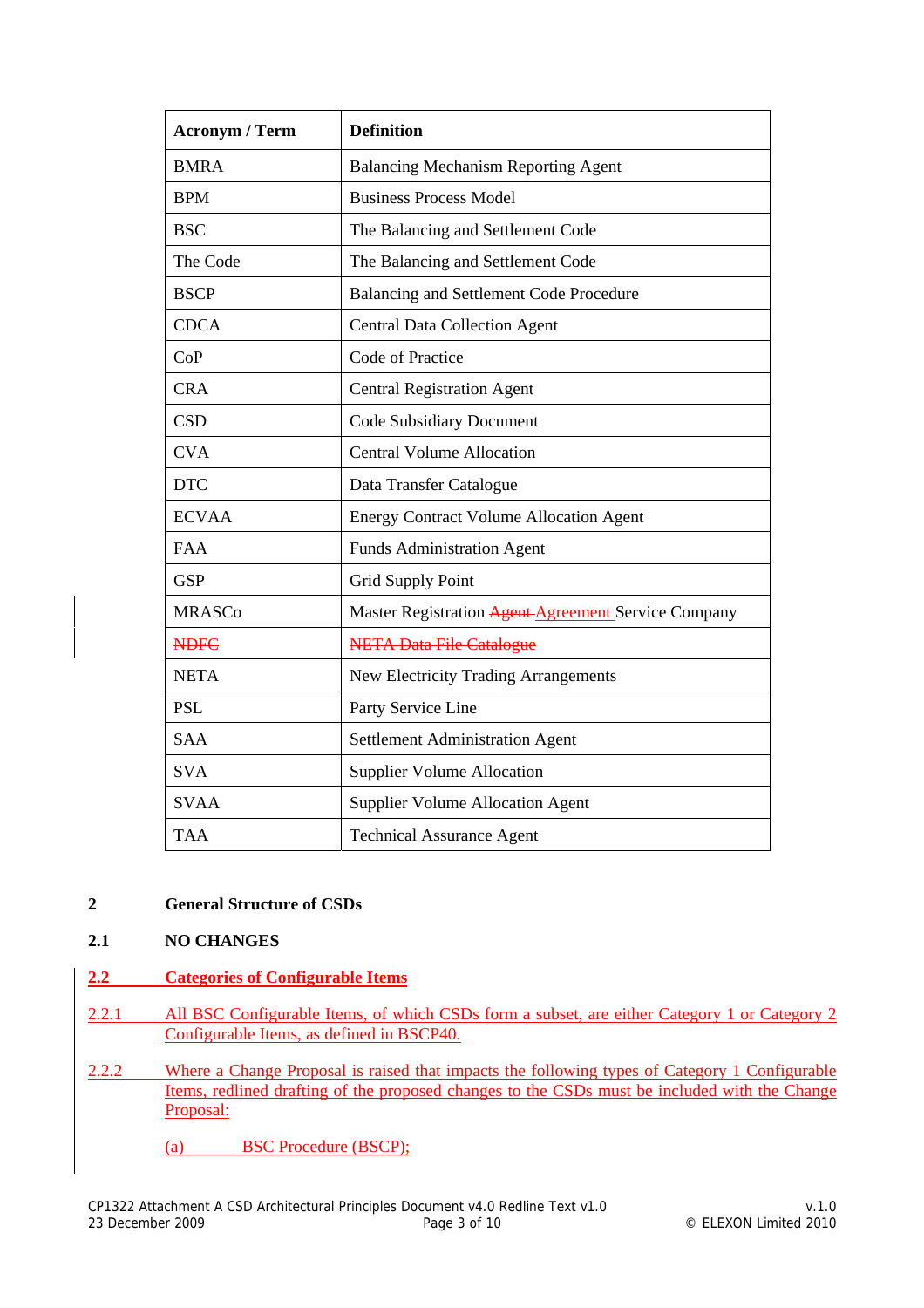- (b) Party Service Line (PSL);
- (c) Code of Practice (CoP);
- (d) Business Definition Document (including Data Catalogues, the Reporting Catalogue and the Communication Requirements Document); and
- (e) Interface Design Document (IDD) (a Configurable Item but not a CSD included for completeness).
- 2.2.3 When a Change Proposal does not impact Category 1 Configurable Items, the redlined changes required to support the solution need not be provided at the same time as the formal Change Proposal. All other Configurable Items, including the following types of CSDs, are known as Category 2 Configurable Items:
	- (a) BSC Service Description; and
	- (b) User Requirements Specification (a Configurable Item but not a CSD included for completeness).

Other Category 2 Configurable Items exist which are outside the scope of this document.

## **3 Contents of Specific Category 1 CSD types**

## **3.1 BSC Procedures (BSCPs)**

- 3.1.1 Annex X-1 of the BSC defines a BSC Procedure as being "*a document of that title, as established or adopted and from time to time modified by the Panel in accordance with the Code, setting out procedures to be complied with (by Parties, Party Agents, BSC Agents, BSCCo, the Panel and others) in, and other matters relating to, the implementation of the Code*".
- 3.1.2 The BSCPs define the relationships, timescales and interactions between participants and specify the information or other outputs to be exchanged between them. They describe as a step by step process, and can be divided into two broad categories as follows:. The BSCPs can contain guidance (e.g. guidance on how a section of a form should be completed) and may contain fields within forms to allow for the provision of optional (but not mandatory) supporting information. Where this is done it should be clearly marked as being guidance or optional respectively.
- 3.1.3**Category 1 BSCPs: Interaction between BSC Parties, Party Agents and Central Settlement** The first (and larger) category comprises those BSCPs which primarily describe the mechanisms used by BSC Parties (and their Agents) to communicate with central Settlement processes (e.g. BSCCo and BSC Agents). Examples of these include the Central Volume Allocation (CVA) BSCPs that describe the interaction of Parties and Agents with the Central Registration Agent, Central Data Collection Agent and other NETA services (e.g. BSCP15, 'BM Unit Registration'). These BSCPs are written to describe a functional process area and not limited to one particular participant's involvement in that process.
- 3.1.4**Category 2 BSCPs: Interaction between BSC Parties and Party Agents** The second category comprises those BSCPs which primarily describe the interactions between Party Agents and/or Parties (with central Settlement processes playing at most a secondary role). Examples of these include the Supplier Volume Allocation (SVA) BSCPs that describe the operation of the Supplier Hub (e.g. BSCP502, 'Half Hourly Data Collection for SVA Metering Systems Registered in SMRS'). These BSCPs are written to describe a process from the point of view of a particular Party Agent.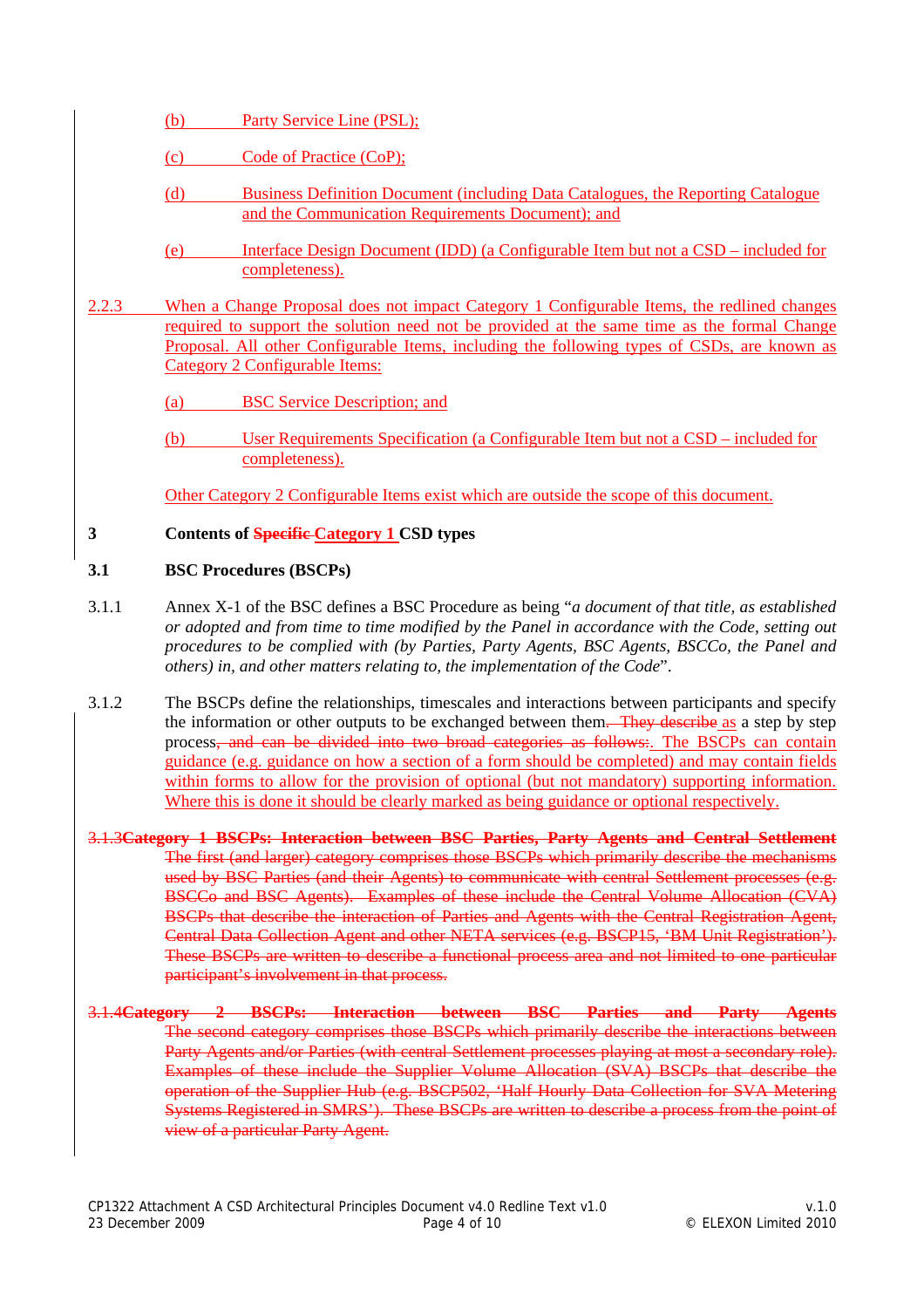3.1.3 Category 2A number of BSCPs detail the processes carried out by Party Agents. Party Agents are not bound to the BSC as they are not signatories to the BSC. The BSC places obligations on Suppliers which are fulfilled by their agents generally in accordance with these BSCPs. These BSCPs describe the requirements that the Party Agent's processes must meet in order to ensure that the BSC is correctly implemented, and should avoid prescribing the supporting processes required to implement those requirements. Where 'best practices' are identified then it would be appropriate to record this information in a separate guidance note.

3.1.6The BSCPs can contain guidance (e.g. guidance on how a section of a form should be completed) and may contain fields within forms to allow for the provision of optional (but not mandatory) supporting information. Where this is done it should be clearly marked as being guidance or optional respectively.

- 3.1.4 All categories of BSCPs should contain the following types of information:
	- (a) A statement to say which section of the Code the BSCP is derived from;
	- (b) Details of BSCPs which are referenced by the processes contained in this BSCP ('Related BSCPs');
	- $\overline{(b)}(c)$  The appropriate rules specifying how the information is to be provided;
	- $(e)(d)$  The actual information to be produced;
	- $(d)(e)$  The responsibilities for each process step;
	- $\left(\frac{e}{f}\right)$  Timescales for the delivery of information which are measurable;
	- $(f)(g)$  Defined interfaces between participants;
	- $\left(\frac{g}{g}\right)$ (h) The format of information (e.g. forms, flow references);
	- $(h)(i)$  The Communications method;
	- $\overrightarrow{(ii)}$ (i) The timescales for Communication; and
	- (k) Guidance notes (that are clearly marked as such) where required;
	- (l) A short list of the overarching Code requirements for the particular Party Agent on the basis that Party Agents are not signatories to the Code (where appropriate); and
	- (m) Service Levels (where appropriate)...

The BSCPs should not contain workflow diagrams, with requirements being captured via interface and timetable tables.

3.1.8In addition to the above, Category 2 BSCPs should also contain the following types of information:

(a)A short list of the overarching Code Requirements for the Particular Party Agent on the basis that Party Agents are not signatories to the Code; and

(b)Service Levels (which have been transferred from the PSL).

**3.2 Party Service Lines (PSLs)**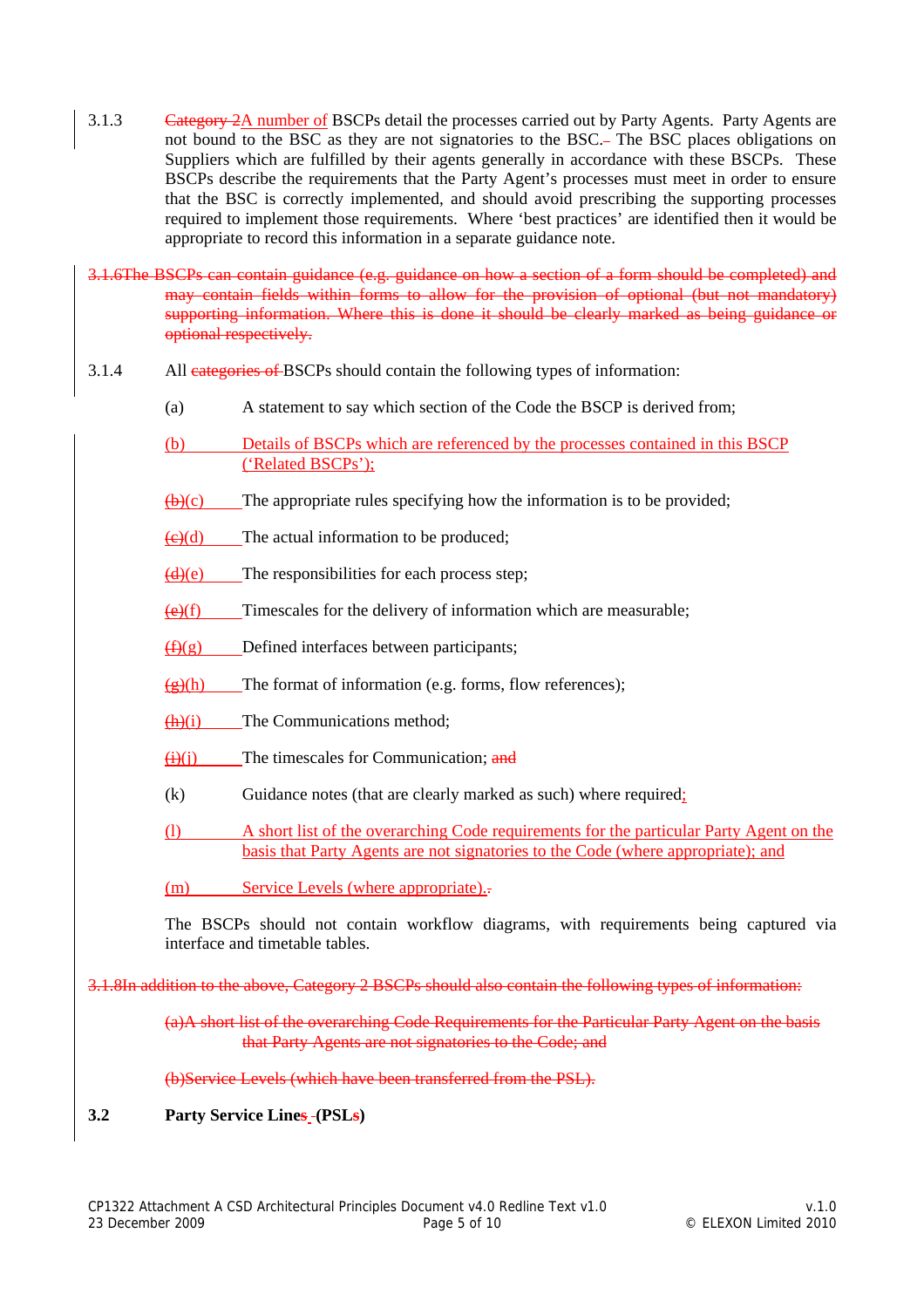- 3.2.1 Annex X-1 of the BSC defines a Party Service Line as being "*a document of that title, as established or adopted and from time to time modified by the Panel in accordance with the Code, setting out the requirements as to particular services which are to be performed by Parties and Party Agents.*"
- 3.2.2Historically there are eight separate PSLs corresponding to the activities of the individual Supplier Agents. The documents capture both functional and non functional requirements.
- 3.2.33.2.2 This model will evolve with the creation of aThere is currently a single Party Service Line -that details the non functional requirements that are common to LDSOs and all SVA Party agentsAgents. This Party Service Line shall-includes the following generic requirements:
	- (a) audit requirements;
	- (b) data retention requirements;
	- (c) data quality requirements;
	- (d) security control requirements; and
	- (e) change control requirements.

## **3.3 Codes of Practice**

- 3.3.1 Annex X-1 of the BSC defines a Code of Practice as being "a code of practice, as established or adopted and from time to time modified by the Panel in accordance with the Code, relating to Metering Equipment or any part or class thereof"
- 3.3.2 The Codes of Practice detail the technical requirements for Metering Systems. Currently, there is a Code of Practice for all Half Hourly Metering Systems, Importing Non-Half Hourly Metering Systems and Importing and Exporting Non-Half Hourly Metering Systems. Codes of Practice should contain the following information:
	- (a) Details of what should be measured and the accuracy of the energy measurements;
	- (b) The Metering Equipment Specification and the accuracy of each piece of Metering Equipment to be included in the Metering System; and
	- (c) The details of the defined Metering Points.
- 3.3.3 It should also be noted that the Codes of Practice versions are not time limited in the same way as other documents. Any Metering System is registered to a particular Code of Practice Issue number. If the Code of Practice is amended, the Metering Systems that are registered to that Code of Practice do not have to be amended in line with the changes to the Code of Practice, and Technical Assurance checks are carried out against the Code of Practice and Issue number applicable to a Metering System at the time of its first registration. This means that most Codes of Practice have several Issues which are still in use. This also includes some versions of Codes of Practice which were developed prior to the introduction of NETA (Codes of Practice A to K2). Updates to Codes of Practice, can however only be based on the latest iksue of any particular Code of Practice. Codes of Practice have both ilssue numbers and version numbers. If an update to a Code of Practice results in a material change to that Code of Practice, then the ilssue number will be incremented along with the version number. If an update to a Code of Practice is minor (i.e. the change to the Code of Practice will not result in any non-compliance being issued against a Metering System fitted to that Code of Practice Issue number) then the version number will be incremented only. A minor change to a Code of Practice is a change such that existing Metering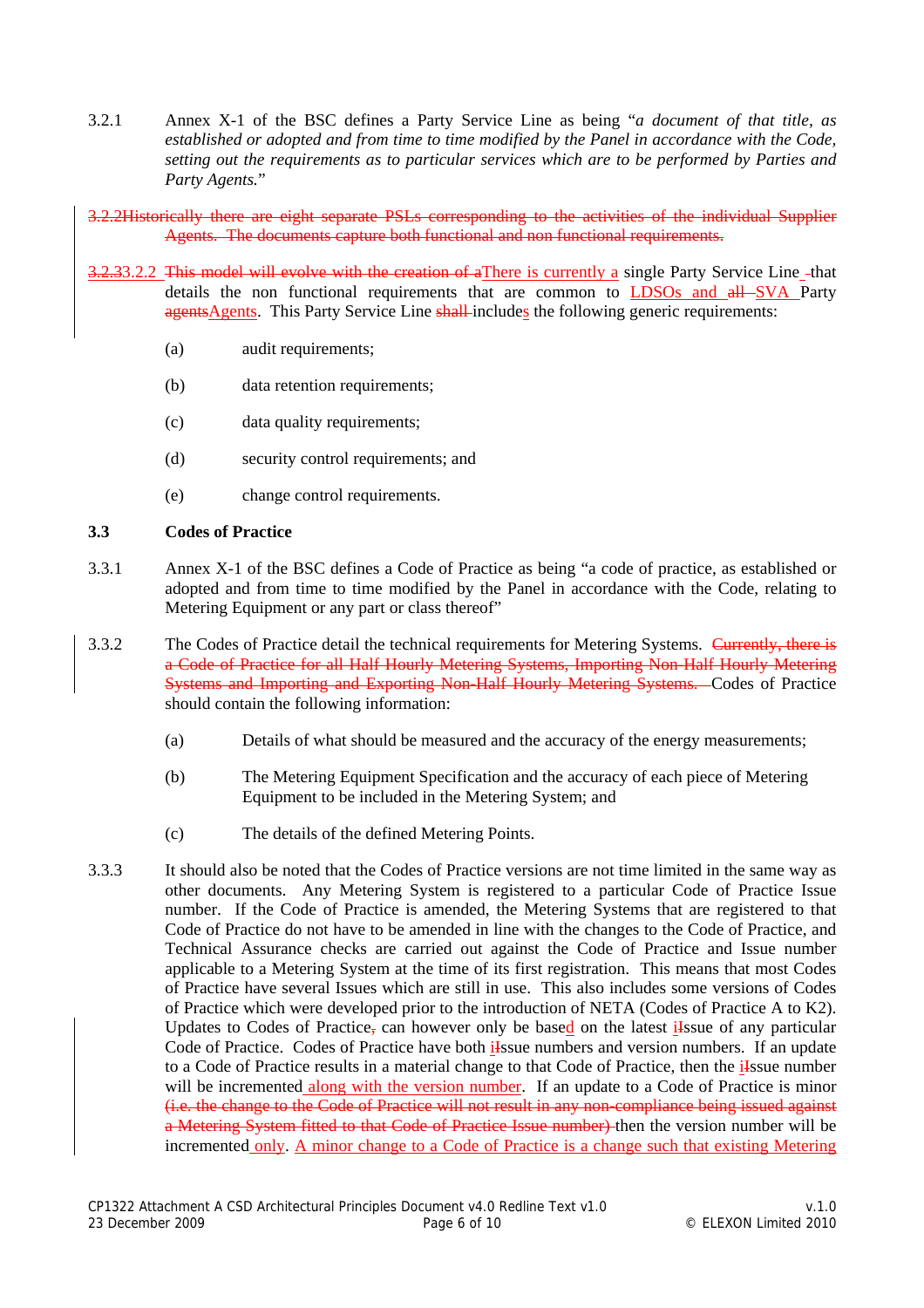Equipment/Metering Systems which are fully compliant with the previous version number should remain compliant with the subsequent version numbers of that issue in the Code of Practice.

## **3.4BSC Service Descriptions**

- 3.4.1Annex X-1 of the BSC defines a BSC Service Description as being "*a document of that title, as established or adopted and from time to time modified by the Panel in accordance with the Code, setting out requirements as to particular services which are to be provided centrally as provided in Section E*".
- 3.4.2The BSC Service Descriptions describe the service to be provided by the BSC Agents. The BSC Agents currently are:

(a)The Balancing Mechanism Reporting Agent (BMRA);

(b)The Central Registration Agent (CRA);

(c)The Central Data Collection Agent (CDCA);

(d)The Energy Contract Volume Aggregation Agent (ECVAA);

(e)The Funds Administration Agent (FAA);

(f)The Settlement Administration Agent (SAA);

(g)The Supplier Volume Allocation Agent (SVAA);

(h)The Technical Assurance Agent (TAA);

(i)The Teleswitch Agent;

(j)The BSC Auditor; and

(k)The Profile Administrator.

- 3.4.3As a general rule, there is one BSC Service Description for each BSC Agent. The exceptions to this rule are the TAA Service Description and the SVAA Service Description. There are two TAA BSC Service Descriptions, one for SVA and one for CVA and the SVAA BSC Service Description is comprised of seven SVAA Service Lines. These documents form part of the contract with the BSC Agent.
- 3.4.4The obligations of the BSC Agent must be captured in the Service Description, whether by explicitly stating the obligation or by adding an umbrella statement and references to another appropriate CSD. The content of BSC Service Descriptions is set out in the Code, section E1.3. They should include (or include a reference to another document which includes) the following elements as the Panel decides to be appropriate:

(a)Specification of the services to be provided by the BSC Agent;

(b)Performance Levels for the BSC Agent;

(c)Amounts payable by the BSC Agent for the failure to meet the required levels of performance;

(d)The development and maintenance by the BSC Agents of a contingency plan;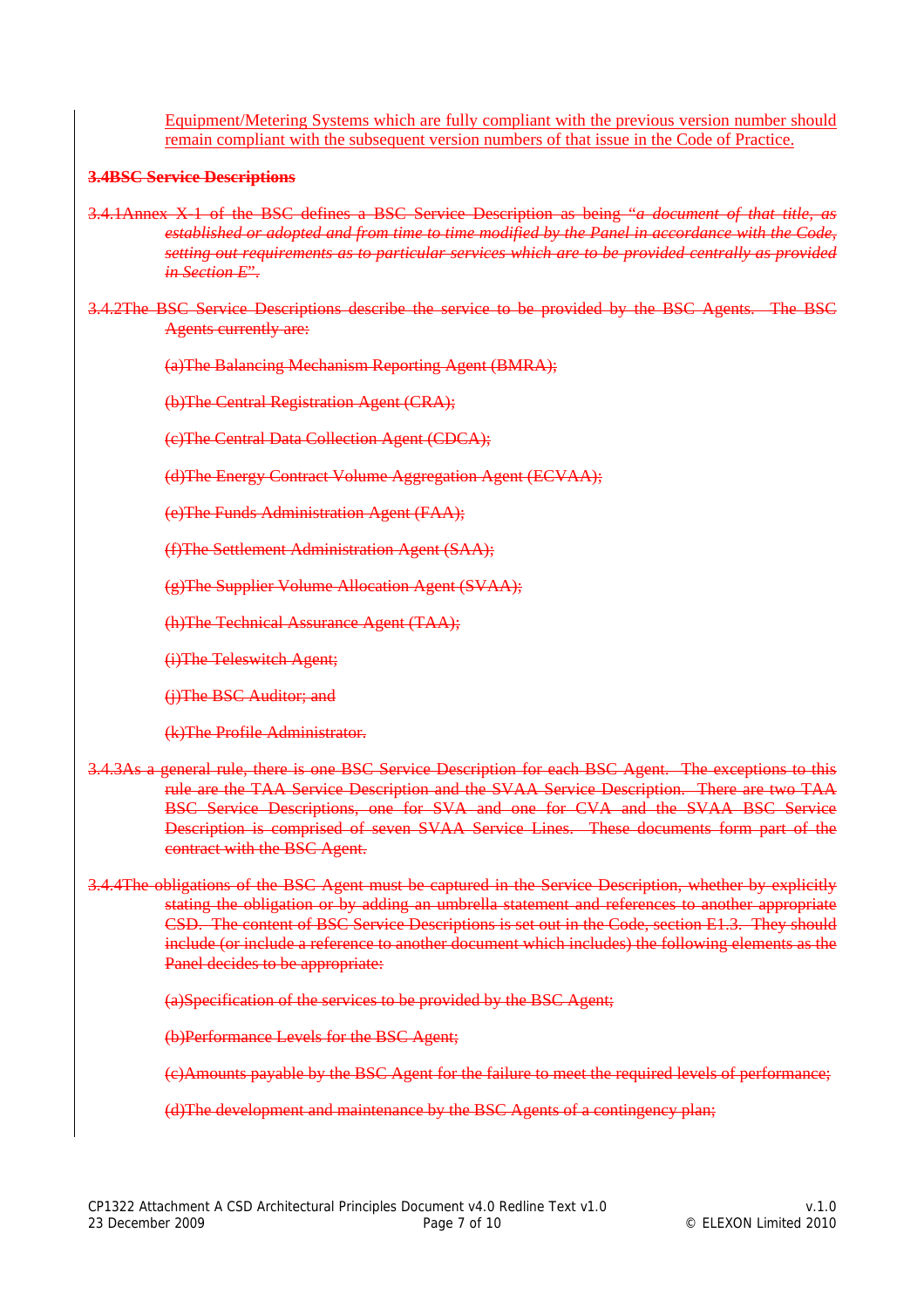(e)The provision by the BSC Agent of a disaster recovery service and the maintenance of a disaster recovery plan;

(f)The preparation of BSC Agent records;

(g)The provision to the BSC Auditor of access to any records that it requires;

(h)The provision by the BSC Agent of a help-desk service; and

(i)Specification of the services to be provided by the BSC Agent.

#### **3.4 Data Catalogues**

- 3.4.1 Annex X-1 of the BSC defines the Data Catalogue as "*having the meaning given to that term in Section O1.1.3.*"
- 3.4.2 The Data Catalogues are, for the SVA market, the SVA Data Catalogue and for the CVA market, the CVA Data Catalogue (supported by the Logica NETA Interface Definition and Design document (IDD) part 1 and the FAA IDD part 1-which are not CSDs).
- 3.4.3 The SVA Data Catalogue is similar to the Data Transfer Catalogue (DTC) which is owned by the Master Registration Agreement Service Company (MRASCo). The SVA Data Catalogue contains some of the Settlement related flows that are contained within the DTC as well as further manual instances of these flows and other manual flows.
- 3.4.4 The SVA Data Catalogue should not however repeat the DTC unless this is necessary for Settlement Purposes. Where duplication between the DTC and SVA Data Catalogue is necessary, the SVA Data Catalogue should be consistent with the DTC. Therefore where necessary duplication occurs between the SVA Data Catalogue and the DTC, changes to the SVA Data Catalogue may need to be reflected in the DTC and changes to a relevant flow in the DTC should be reflected in the SVA Data Catalogue.
- 3.4.5 The Data Catalogues should contain the details of the flows to be sent between participants and specifically contain the following:
	- (a) The data items to be included in the flow;
	- (b) The format of the flow, including headers and footers;
	- (c) Descriptions of the data items; and
	- (d) The format of the data items.

#### **3.5 Communications Requirements Documents**

- 3.6.1Annex X-1 of the BSC defines a Communications Requirements Document as "*having the meaning given to that term in Section 02.2.1 (b).*"
- 3.5.1 Section O2.2.1 (b) of the BSC defines a Communication Requirements Document as being "*a document or documents of that title, as established or adopted and from time to time modified by the Panel in accordance with the Code, containing detailed requirements for sending or receiving Communications between Parties and one or more BSC Agents using one or more than one Communications Medium(s)*".
- 3.5.2 The Communications Requirements Document relates to the sending and receiving of Communications between CVA Parties, CVA Party Agents, Market Index Data Providers and a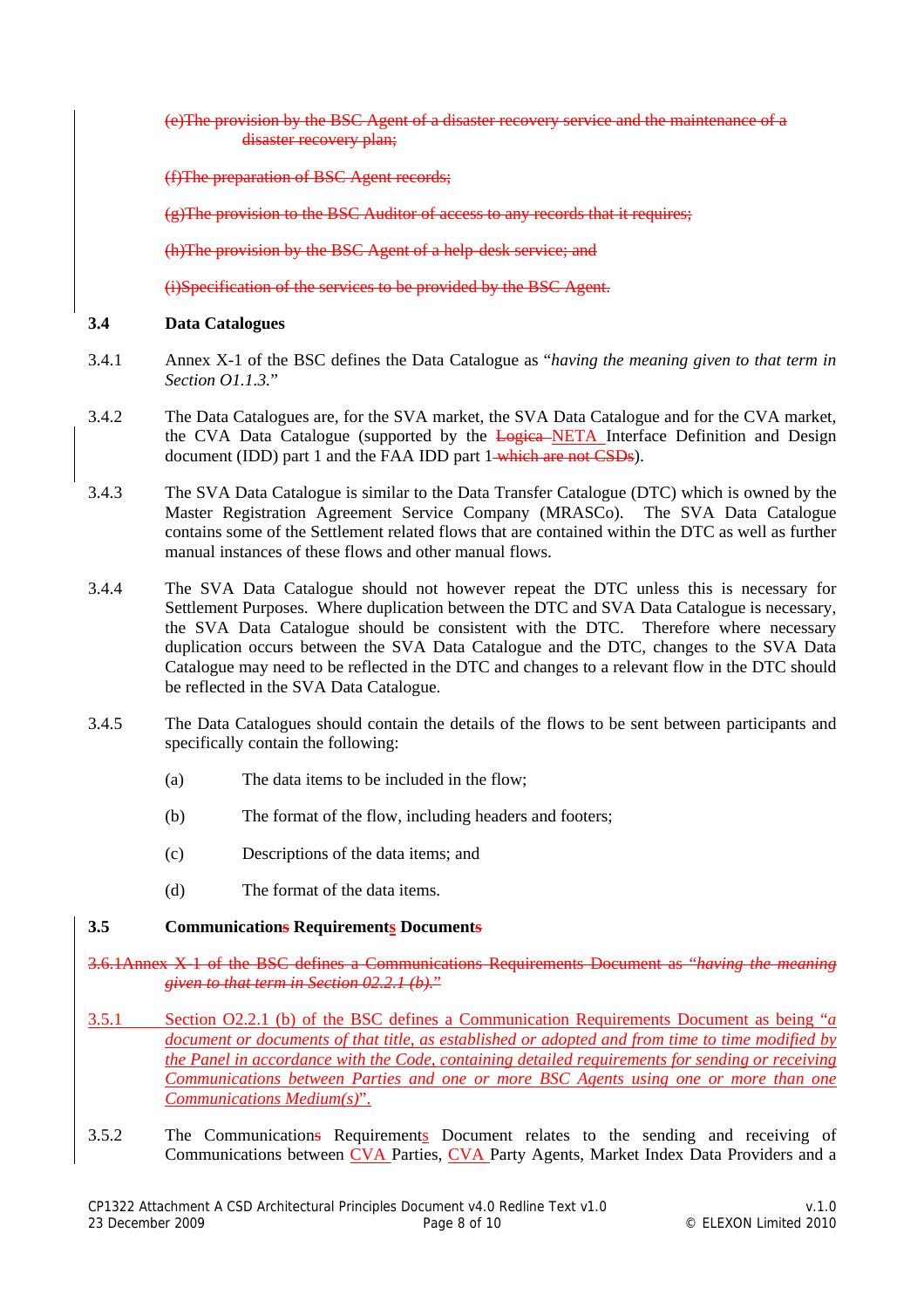number of the BSC Agents. There is currently only one Communications Requirement Document which, mainly exclusively relates to the CVA market (although reference is made to the Managed Data Network and applicable BSCPs as the equivalent in the SVA Marketmarket).

- 3.5.3 The content of a Communications Requirements Document is set out in Section O2.3 of the Code, however with the details requirements of the Communications themselves are contained within a the CVA Data Catalogue, which refers to the NETA IDD Part 1.
- 3.5.4 The Communication Requirements Document should include (or include a reference to another CSD which includes) the following elements:
	- (a) A description and specification of the Communications Medium;
	- (b) The specification of the systems required by a Party in order to send and receive Communications using the Communications Medium;
	- (c) Details of the tests that are required of a Party in relation to its Party System;
	- (d) Any particular requirements applying to a Party where it wishes to modify its Party Systems;
	- (e) Any security requirements applying in respect of the use of a Communications Medium by a Party;
	- (f) Any further terms applying to the use of a Communication Medium by a Party;
	- (g) The basis on which it will be determined whether and when Communications sent using the Communications Medium are deemed to have been received;
	- (h) The arrangements for the recording and logging and acknowledging the sending and receipt of Communications;
	- (i) The Time Standard applicable for the Communication; and
	- (j) Details relating to planned Agent downtime.

#### **3.6 The Reporting Catalogue**

3.6.1 Section V1.4 of the BSC defines the Reporting Catalogue as being "*the document of that title which sets out the data items to be contained in each of the reports mentioned in Annex V-1*".

3.7.1Annex X-1 of the BSC defines the Reporting Catalogue as being "the document referred to in Section V 1.4, as from time to time modified by the Panel in accordance with the Code"

- 3.6.2 There is only one Reporting Catalogue which covers both SVA and CVA reporting. It catalogues and provides further information on the content of reports issued by BSC Agents and BSCCo. It provides the details of what should be contained in the reports set out in Section V, annex V1 of the Code. It should also include the provisions of other related reports such as Performance Reports and Exception Reports. It should not however cover reports that can be found in the Data Catalogues. The Reporting Catalogue should not duplicate information that is contained in a Data Catalogue or the Interface Definition & Design Documents.
- **4 Contents of Category 2 CSD types**
- **4.1 BSC Service Descriptions**